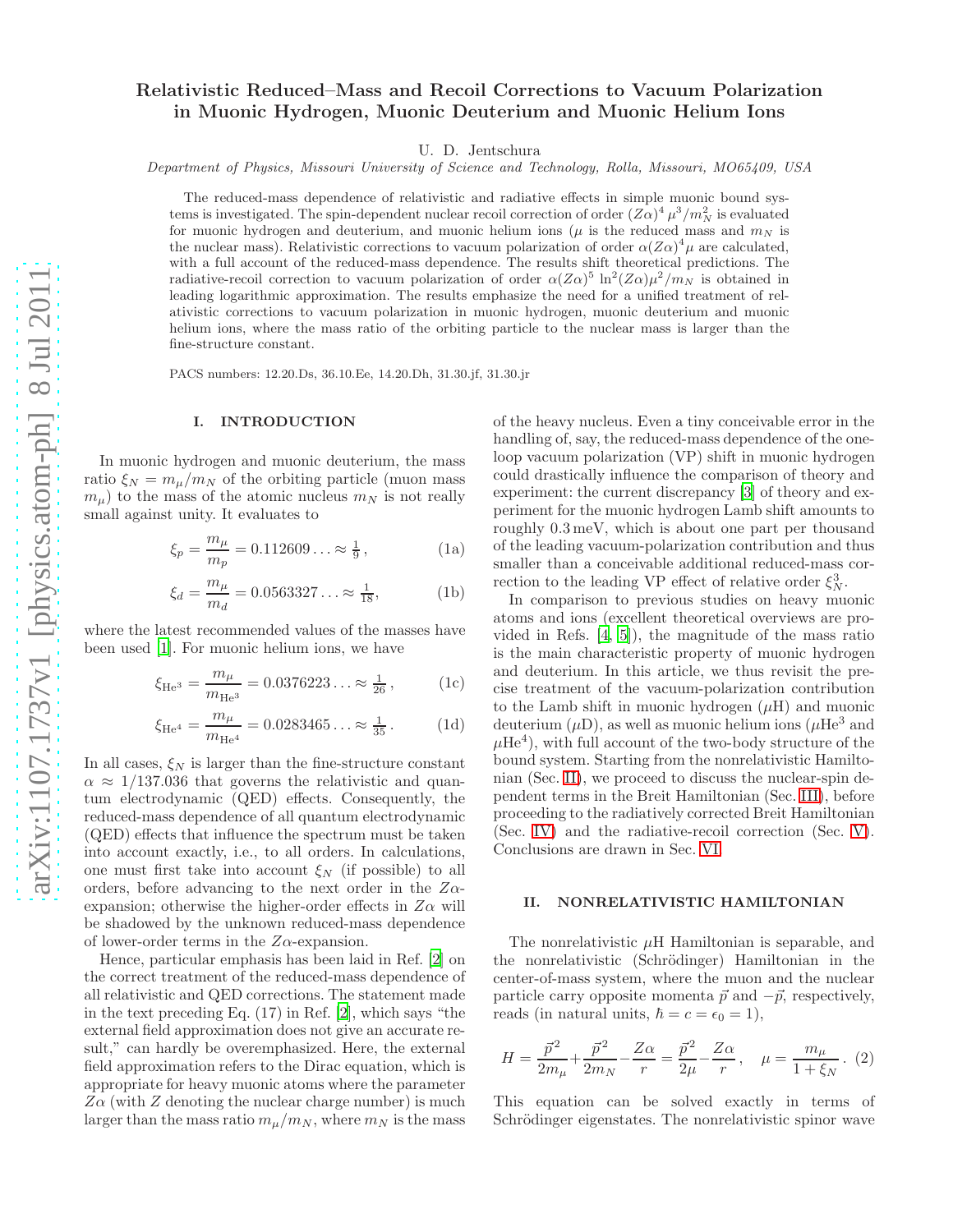functions for the  $2S_{1/2}$  and  $2P_{1/2}$  states are exact eigenstates of  $H$  and read, explicitly,

$$
\psi_{2S}(\vec{r}) = \frac{(Z\alpha\mu)^{3/2}}{2\sqrt{2}} (2 - Z\alpha\mu r) e^{-\frac{1}{2}Z\alpha\mu r} \chi_{-1}^{M}(\hat{r}), \quad (3)
$$

$$
\psi_{2P_{1/2}}(\vec{r}) = \frac{(Z\alpha\mu)^{5/2}r}{2\sqrt{6}} e^{-\frac{1}{2}Z\alpha\mu r} \chi_{+1}^M(\hat{r}), \qquad (4)
$$

where  $M = \pm \frac{1}{2}$  is the magnetic projection,  $\chi^M_{\varkappa}(\hat{r})$  is the standard two-component spin-angular function [\[6](#page-5-5)], and  $\varkappa = (-1)^{j+\ell+1/2}$  is the Dirac angular quantum number. The reduced-mass dependence of the wave functions in Eq.  $(3)$  is exact.

The one-loop vacuum-polarization potential  $V_{\rm vp}$  can be expressed in terms of the action of a linear operator K on a screened Coulomb potential  $v_{vp}$  as follows,

$$
V_{\rm vp}(r) = K[v_{\rm vp}(m_e \rho; r)], \ \ v_{\rm vp}(\lambda; r) = -\frac{Z\alpha}{r} e^{-\lambda r}, \ \ (5)
$$

with

$$
K[f(\rho)] = \frac{2\alpha}{3\pi} \int_{2}^{\infty} d\rho \frac{2+\rho^2}{\rho^3} \sqrt{1-\frac{4}{\rho^2}} f(\rho), \qquad (6)
$$

where  $m_e$  is the electron mass. In the following, we often use the identification  $\lambda = m_e \rho$  and define the ratio

$$
\beta_N = \frac{m_e}{(Z\alpha\,\mu)},\tag{7}
$$

which evaluates to  $\beta_p = 0.7373836...$  for  $\mu$ H and  $\beta_d =$  $0.7000861...$  for  $\mu$ D (proton and deuteron nuclei, respectively). For muonic helium ions, the values are  $\beta_{\text{He}^3}$  =  $0.3438429...$  and  $\beta_{\text{He}^4} = 0.3407691...$  (We here refrain from assigning a subscript to the reduced mass  $\mu$ , even though it of course depends on the nucleus  $N$ , because the symbol  $\mu_N$  is reserved, canonically, for the nuclear magnetic moment.) We then use the exact nonrelativistic unperturbed wave functions defined in Eq. [\(3\)](#page-1-1) and calculate the leading VP energy shifts as

$$
\langle 2S_{1/2}|V_{\rm vp}|2S_{1/2}\rangle = -(Z\alpha)^2 \,\mu \, K \left[\frac{2\beta_N^2 \rho^2 + 1}{4\left(\beta_N \,\rho + 1\right)^4}\right] \tag{8a}
$$

and

$$
\langle 2P_{1/2}|V_{\rm vp}|2P_{1/2}\rangle = -(Z\alpha)^2 \,\mu \, K \left[\frac{1}{4\left(1+\beta_N \,\rho\right)^4}\right].
$$
\n(8b)

A numerical evaluation of these compact expressions is found to be in agreement with the literature (see Refs. [\[2](#page-5-1), [3,](#page-5-2) [7,](#page-5-6) [8](#page-5-7)]) and confirms that the reduced-mass dependence of the leading VP effect is correctly described by Schrödinger wave functions scaled with the reduced mass of the system. It is even possible [\[9](#page-5-8), [10\]](#page-5-9) to carry

out the integration over the spectral parameter  $\rho$  analytically, with the result

<span id="page-1-1"></span>
$$
\langle 2P_{1/2}|V_{\rm vp}|2P_{1/2}\rangle - \langle 2S_{1/2}|V_{\rm vp}|2S_{1/2}\rangle
$$
  
=  $\frac{\alpha}{\pi} (Z\alpha)^2 \mu \left[ \frac{8\pi\beta_N^3}{3} + \frac{1 - 26\beta_N^2 + 352\beta_N^4 - 768\beta_N^6}{18(1 - 4\beta_N^2)^2} + \frac{4\beta_N^4 (15 - 80\beta_N^2 + 128\beta_N^4)}{3(1 - 4\beta_N^2)^{5/2}} \ln \left( \frac{1 - \sqrt{1 - 4\beta_N^2}}{2\beta_N} \right) \right]$ (9)

for the Lamb shift difference of the leading VP energy correction. For reference, the  $2P_{1/2}-2S_{1/2}$  difference of the leading nonrelativistic vacuum polarization effect is  $205.0073 \,\text{meV}$  for  $\mu$ H,  $227.6346 \,\text{meV}$  for  $\mu$ D, 1641.885 meV for  $\mu$ He<sup>3</sup>, and 1665.772 meV for  $\mu$ He<sup>4</sup>. The latter value differs by 0.010 meV from the value of  $1665.782 \,\text{meV}$  given in Eq.  $(10)$  of Ref. [\[11\]](#page-5-10); the difference probably is due to updated physical constants used in our calculation (see also Ref. [\[1](#page-5-0)]).

#### <span id="page-1-0"></span>III. BREIT HAMILTONIAN AND BARKER–GLOVER TERMS

The Breit Equation and the corresponding Hamiltonian follow from the Bethe–Salpeter equation in the limit on an instantaneous interaction kernel [\[12\]](#page-5-11) and describe the bound states of general two-body systems of arbitrary mass ratio  $\xi_N$ , including higher-order relativistic correc-tions [\[13](#page-5-12)]. For the  $2P_{1/2}-2S_{1/2}$  Lamb shift in muonic bound systems, the relevant terms in the Breit Hamiltonian read ( $\delta_I = 1$  for half-integer and  $\delta_I = 0$  for integer nuclear spin, see [\[14](#page-5-13)])

$$
\delta H = \sum_{j=1}^{4} \delta H_j, \qquad \delta H_1 = -\frac{\vec{p}^4}{8m_\mu^3} - \frac{\vec{p}^4}{8m_N^3},
$$
  
\n
$$
\delta H_2 = \left(\frac{1}{m_\mu^2} + \frac{\delta_I}{m_N^2}\right) \frac{\pi Z \alpha \delta^3(r)}{2},
$$
  
\n
$$
\delta H_3 = -\frac{Z\alpha}{2m_\mu m_{NT}} \left(\vec{p}^2 + \frac{1}{r^2} r^i r^j p^i p^j\right),
$$
  
\n
$$
\delta H_4 = \frac{Z\alpha}{r^3} \left(\frac{1}{4m_\mu^2} + \frac{1}{2m_\mu m_N}\right) \vec{\sigma} \cdot \vec{L}.
$$
 (10)

where we use the summation convention for the superscripts  $i$  and  $j$  which denote the Cartesian components of the position and momentum operators. Using the relations

<span id="page-1-2"></span>
$$
\vec{\nabla}^2 \left( \frac{1}{r} \right) = -4\pi \,\delta^3(r) \tag{11}
$$

and

$$
\nabla^i \nabla^j \left( \frac{x^i x^j}{r^3} \right) = +4\pi \,\delta^3(r),\tag{12}
$$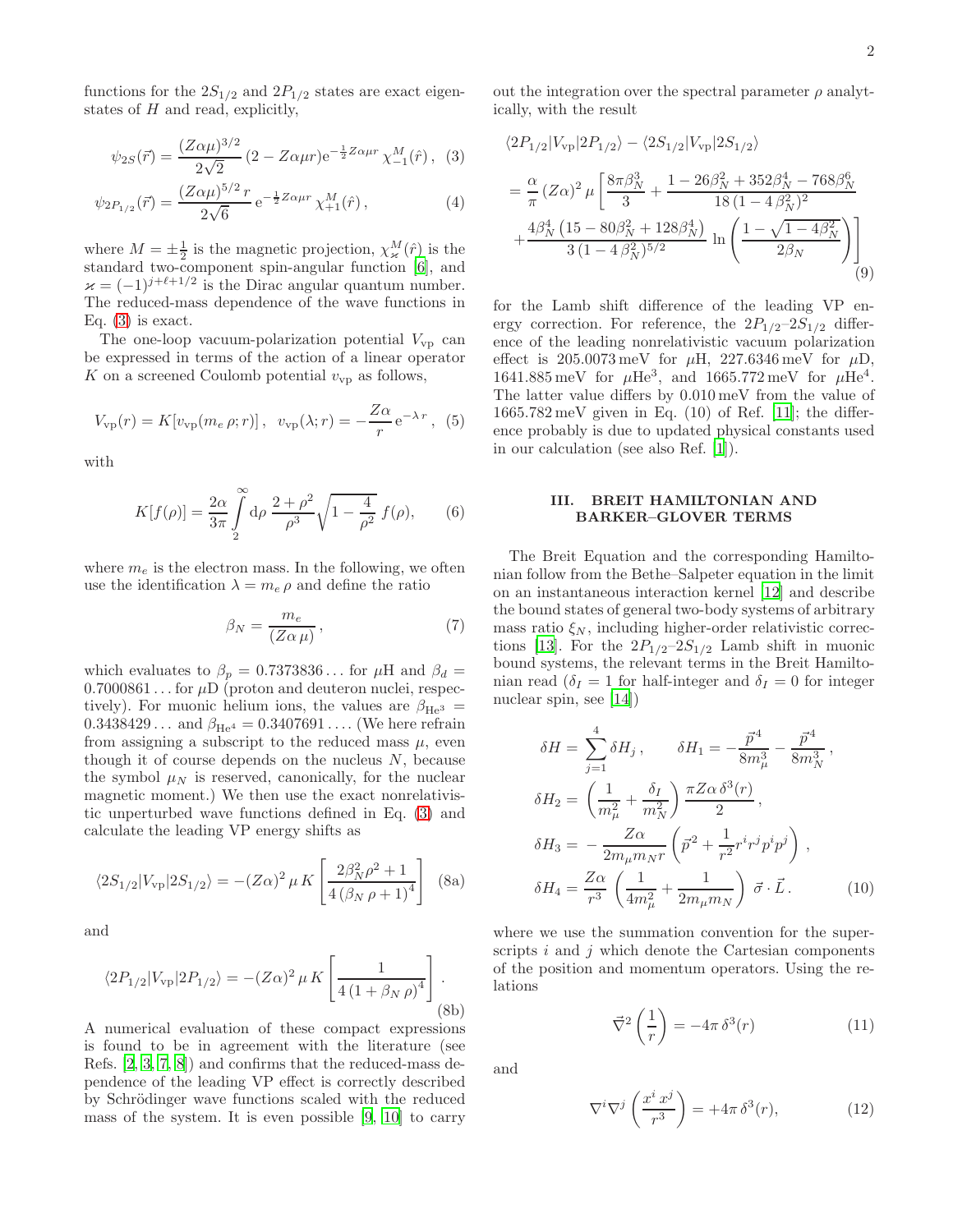one may transform  $\delta H_3$  to a more symmetric form,

$$
\delta H_3 = -\frac{Z\alpha}{2m_\mu m_N} p^i \left(\frac{1}{r} + \frac{r^i r^j}{r^3}\right) p^j.
$$
 (13)

After some algebra, the expectation values of the eigenstates given in Eq. [\(3\)](#page-1-1) of the Breit Hamiltonian read

$$
\langle 2S_{1/2} | \delta H | 2S_{1/2} \rangle = -(Z\alpha)^4 \mu \frac{5 + \xi_N (11 + 13 \xi_N)}{128 (1 + \xi_N)^2} + \delta_I \frac{(Z\alpha)^4 \mu \xi_N^2}{16 (1 + \xi_N)^2},
$$
(14a)

$$
\langle 2P_{1/2} |\delta H| 2P_{1/2} \rangle = -(Z\alpha^4)\mu \frac{15 + \xi_N(33 + 7\xi_N)}{384(1 + \xi_N)^2},
$$
\n(14b)

and the  $2P_{1/2}-2S_{1/2}$  difference  $(2P_{1/2}$  is energetically higher) amounts to

$$
L(2P_{1/2} - 2S_{1/2}) = \frac{(Z\alpha)^4 \mu \xi_N^2}{48 (1 + \xi_N)^2} (4 - 3 \delta_I)
$$
  
= 
$$
\begin{cases} \frac{(Z\alpha)^4 \mu^3}{48 m_N^2} & (\delta_I = 1), \\ \frac{(Z\alpha)^4 \mu^3}{12 m_N^2} & (\delta_I = 0). \end{cases}
$$
(15)

The Barker-Glover  $[15]$  correction L given in Eq.  $(15)$ evaluates to  $0.05747 \,\mathrm{meV}$  for  $\mu$ H and to  $0.12654 \,\mathrm{meV}$  for  $\mu$ He<sup>3</sup>, in full agreement with the literature [Eq. (46) of Ref. [\[2](#page-5-1)]]. Because the zitterbewegung term is absent for the spin-1 deuteron nucleus [\[14](#page-5-13)] and for the spin-zero alpha particle, the shift evaluates to  $L = 0.06722$  meV for  $\mu$ D and to  $L = 0.29518 \,\text{meV}$  for  $\mu$ He<sup>4</sup> [cf. Eq. (61) of Ref. [\[11](#page-5-10)] and Eq. (10) of Ref. [\[16](#page-5-15)]]. It constitutes a nuclear spin-dependent recoil correction to the Lamb shift, which is essential for the correct description of the muonic isotope shift. Equation [\(15\)](#page-2-1) is exact to all orders in  $\xi_N$ .

### <span id="page-2-0"></span>IV. RADIATIVELY CORRECTED BREIT HAMILTONIAN

The massive Breit interaction uses a strictly static timelike photon propagator component

$$
G_{00}(\vec{q}) = -\frac{1}{\vec{q}^2 + \lambda^2} \tag{16}
$$

and spatial components

$$
G_{ij}(\vec{q}) = -\frac{1}{\vec{q}^2 + \lambda^2} \left[ \delta^{ij} - \frac{q^i q^j}{\vec{q}^2 + \lambda^2} \right].
$$
 (17)

The spatial components are no longer transverse. One then follows the standard derivation of the Breit interaction given in Chap. 83 of Ref. [\[18\]](#page-5-16) but has to avoid pitfalls. The derivation necessitates the evaluation of Fourier

<span id="page-2-2"></span>TABLE I. Detailed breakdown of the first-order and secondorder individual contributions  $\delta E_i^{(1)}$  and  $\delta E_j^{(2)}$  to the relativistic Breit correction  $\delta E_{\rm vp}$  of vacuum polarization for  $\mu$ H,  $\mu$ D, and muonic helium ions. All units are meV.

|                                                                                | $\mu$ H  | $\mu$ D          | $\mu \overline{\text{He}^3}$                            | $\mu \overline{\text{He}^4}$ |
|--------------------------------------------------------------------------------|----------|------------------|---------------------------------------------------------|------------------------------|
| $2P_{1/2}$ [meV]                                                               |          |                  |                                                         |                              |
| $\delta E_1^{(1)}$                                                             |          |                  | $-0.000558 - 0.000679 - 0.020331 - 0.020970$            |                              |
|                                                                                | 0.000064 |                  | $0.000038$ $0.000467$ $0.000360$                        |                              |
|                                                                                |          |                  | $-0.000290 -0.000181 -0.004587 -0.003584$               |                              |
| $\frac{\delta E_2^{(1)}}{\delta E_3^{(1)}} \frac{\delta E_4^{(1)}}{E_4^{(1)}}$ |          |                  | $-0.002026$ $-0.002303$ $-0.085970$ $-0.087587$         |                              |
| $\delta E^{(1)}$                                                               |          |                  | $-0.002811 - 0.003125 - 0.110421 - 0.111781$            |                              |
| $\delta\bar{E}^{(2)}_1$                                                        |          |                  | $-0.001124 - 0.001545 - 0.099980 - 0.105132$            |                              |
|                                                                                | 0.0      | 0.0              | 0.0                                                     | 0.0                          |
|                                                                                |          |                  | $-0.000269 - 0.000177 - 0.008427 - 0.006624$            |                              |
| $\delta E^{(2)}_2 \ \delta E^{(2)}_3 \ \delta E^{(2)}_4$                       |          |                  | $-0.001283 - 0.001521 - 0.093497 - 0.095762$            |                              |
| $\delta E^{(2)}$                                                               |          |                  | $-0.002676 - 0.003243 - 0.201904 - 0.207518$            |                              |
| $\delta E_{\rm vp}$                                                            |          |                  | $-0.005486 - 0.006368 - 0.312324 - 0.319300$            |                              |
| $2S_{1/2}$ [meV]                                                               |          |                  |                                                         |                              |
| $\delta \overline{E^{(1)}_1}$                                                  | 0.029112 |                  | $0.034636 \qquad 0.846700 \qquad 0.872150$              |                              |
|                                                                                |          |                  | $-0.001928$ $-0.001142$ $-0.014512$ $-0.011243$         |                              |
|                                                                                |          |                  | $-0.002280 -0.001416 -0.032734 -0.025535$               |                              |
| $\delta E_2^{(1)}$<br>$\delta E_3^{(1)}$<br>$\delta E_4^{(1)}$                 | 0.0      | 0.0              | 0.0                                                     | 0.0                          |
| $\delta E^{(1)}$                                                               |          |                  | $0.024904 \quad 0.032078 \quad 0.799454 \quad 0.835372$ |                              |
| $\delta E_1^{(2)}$                                                             |          |                  | $-0.084996$ $-0.108282$ $-2.875794$ $-2.995690$         |                              |
|                                                                                |          |                  | $0.044911$ $0.053594$ $1.361115$ $1.402803$             |                              |
| $\delta E^{(2)}_{2} \ \delta E^{(2)}_{3}$                                      |          |                  | $-0.009064 - 0.005539 - 0.106444 - 0.082889$            |                              |
| $\delta E_4^{(2)}$                                                             | 0.0      | 0.0              | 0.0                                                     | 0.0                          |
| $\delta E^{(2)}$                                                               |          |                  | $-0.049149 - 0.060227 - 1.621122 - 1.675776$            |                              |
| $\delta E_{\rm vp}$                                                            |          |                  | $-0.024245 - 0.028149 - 0.821668 - 0.840404$            |                              |
| $2P_{1/2}$ -2 $S_{1/2}$ [meV] and comparison to other work                     |          |                  |                                                         |                              |
| $\Delta E_{\rm vp}$ (this work) 0.018759                                       |          |                  | 0.021781  0.509344  0.521104                            |                              |
| (Ref. [17])                                                                    | 0.0169   |                  |                                                         |                              |
| (Ref. [11])                                                                    |          |                  |                                                         | $-0.202$                     |
| $(Ref. [16])^a$                                                                | 0.0169   | $0.0214$ $0.495$ |                                                         | 0.508                        |

<span id="page-2-1"></span><sup>a</sup> A conceptually different approach is used in Ref. [\[16](#page-5-15)].

transforms, the most interesting of which is related to the interaction [cf. Eq. (83.13) of [\[18](#page-5-16)] and Sec. 2 of Ref. [\[19\]](#page-5-18)],

$$
U(\vec{p}, \vec{q}, \lambda) = -\frac{4\pi Z \alpha}{m_{\mu} m_{N}} \left[ \frac{\vec{p}^{2}}{\vec{q}^{2} + \lambda^{2}} - \frac{(\vec{p} \cdot \vec{q})^{2}}{(\vec{q}^{2} + \lambda^{2})^{2}} + \frac{\lambda^{2} \vec{q}^{2}}{4(\vec{q}^{2} + \lambda^{2})^{2}} - \frac{\lambda^{2} \vec{q} \cdot \vec{p}}{(\vec{q}^{2} + \lambda^{2})^{2}} \right].
$$
 (18)

For  $\lambda = 0$ , the Fourier transform of this expression with respect to  $\vec{q}$  gives the term  $\delta H_3$  in Eq. [\(10\)](#page-1-2). For a massive photon, we find

$$
\int \frac{\mathrm{d}^3 q}{(2\pi)^3} U(\vec{p}, \vec{q}, \lambda) e^{\mathrm{i}\vec{q}\cdot\vec{r}} = \delta v_2(r) + \delta v_3(r),\tag{19}
$$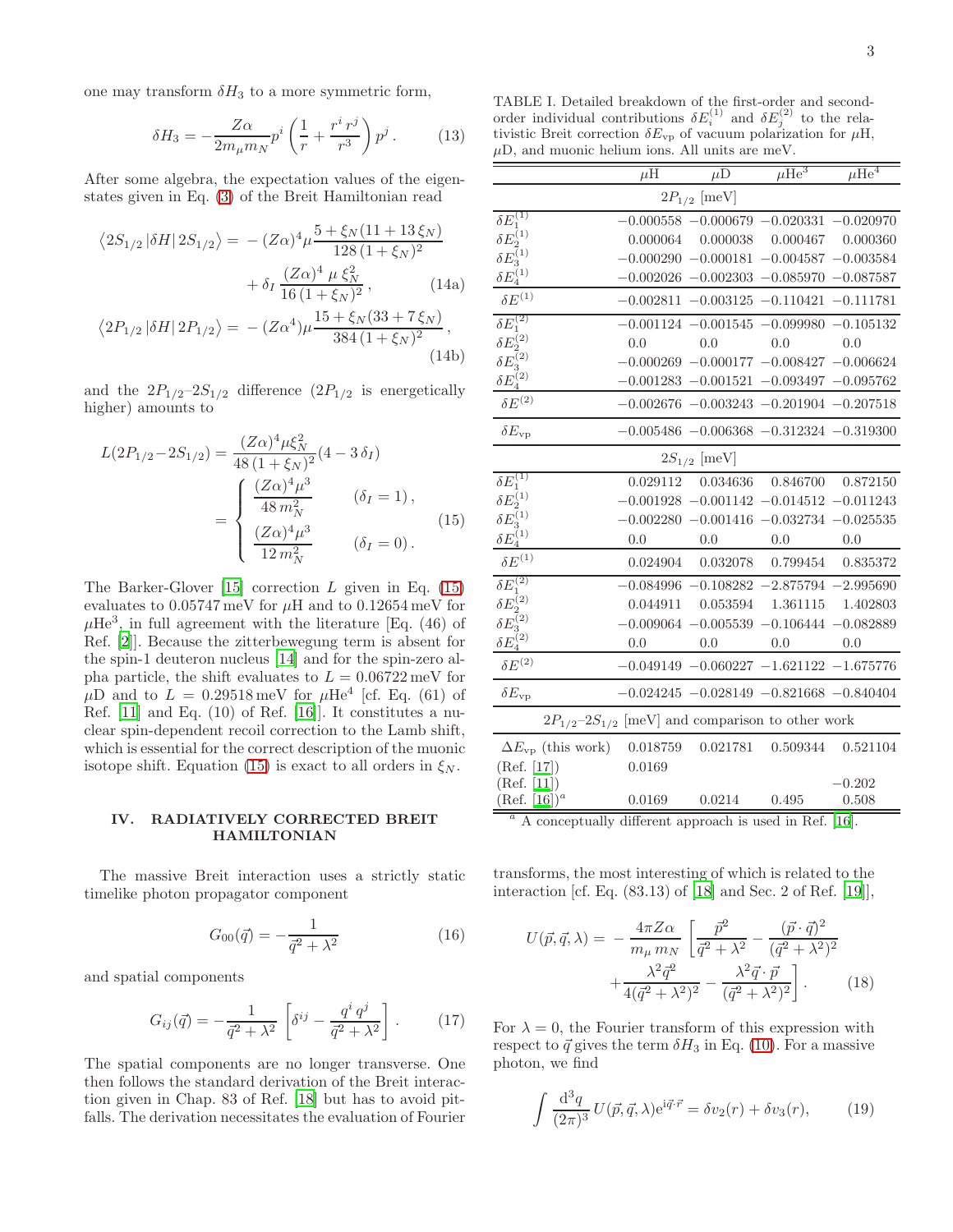where  $\delta v_2(r)$  and  $\delta v_3(r)$  contribute to the Breit potential  $\delta v_{\rm vp}$  for massive photon exchange,

$$
\delta v_{\rm vp} = K[\delta v_1 + \delta v_2 + \delta v_3 + \delta v_4],\tag{20}
$$

where  $\delta v_1(r)$  depends on the nuclear spin,

$$
\delta v_1 = \frac{Z\alpha}{8} \left( \frac{1}{m_\mu^2} + \frac{\delta_I}{m_N^2} \right) \left( 4\pi \delta^3(r) - \frac{\lambda^2}{r} e^{-\lambda r} \right), \quad (21)
$$

and the momentum operators act on the ket state in

$$
\delta v_2 = -\frac{Z\alpha\lambda^2 e^{-\lambda r}}{4m_\mu m_N r} \left(1 - \frac{\lambda r}{2} + 2i\vec{r} \cdot \vec{p}\right),\tag{22a}
$$

$$
\delta v_3 = -\frac{Z\alpha \,\mathrm{e}^{-\lambda r}}{2m_\mu m_N r} \left( \vec{p}^2 + \frac{1+\lambda \, r}{r^2} r^i r^j p^i p^j \right) , \quad (22b)
$$

whereas the spin-orbit coupling is modified to

$$
\delta v_4 = Z\alpha \left(\frac{1}{4m_\mu^2} + \frac{1}{2m_\mu m_N}\right) \frac{e^{-\lambda r} (1 + \lambda r)}{r^3} \vec{\sigma} \cdot \vec{L}.
$$
 (23)

In the terms  $\delta v_2$  and  $\delta v_3$ , all the momentum operators act on the "incoming" wave function (Dirac ket state), and the Hamiltonian may be used for the evaluation of diagonal matrix elements. For off-diagonal elements, it is helpful to symmetrize  $\delta v_2$  and  $\delta v_3$  with respect to outgoing and incoming momenta, effectively replacing terms of the form  $f(\vec{r})$  i  $\vec{r} \cdot \vec{p}$  by the commutator i  $[f(\vec{r})\vec{r}, \vec{p}]$ and terms of the form  $f^{ij}(\vec{r}) p^i p^j$  by the anticommutator  $\frac{1}{2}$  { $f^{ij}(\vec{r})$ ,  $p^i p^j$ }. In a second step, using the relation  $\frac{1}{2}$  { $A^2, B$ } =  $A B A + \frac{1}{2} [A, [A, B]],$  one obtains an even more symmetric form, with

$$
\delta w_1 = \delta v_1 \,, \qquad \delta w_4 = \delta v_4 \,, \tag{24a}
$$

$$
\delta w_2 = -\frac{Z\alpha\lambda^2 e^{-\lambda r}}{4m_{\mu}m_Nr} \left(1 - \frac{\lambda r}{2}\right),\tag{24b}
$$

$$
\delta w_3 = -\frac{Z\alpha \,\mathrm{e}^{-\lambda r}}{4m_\mu m_N} \, p^i \, \left(\frac{\delta^{ij}}{r} + \frac{1+\lambda \, r}{r^3} \, r^i r^j \right) \, p^j \,, \tag{24c}
$$

$$
\delta v_{\rm vp} = K[\delta w_1 + \delta w_2 + \delta w_3 + \delta w_4]. \tag{24d}
$$

The terms  $\delta w_2$  and  $\delta w_3$  are used in Eq. (21) of Ref. [\[2\]](#page-5-1). The  $\alpha(Z\alpha)^4$   $\mu$  relativistic reduced-mass correction to vacuum polarization then is the sum of four first-order perturbations  $\delta E_i^{(1)}$  and four second-order terms  $\delta E_j^{(2)}$ ,

$$
\delta E_{\rm vp} = \delta E^{(1)} + \delta E^{(2)} = \sum_{i=1}^{4} \delta E_i^{(1)} + \sum_{j=1}^{4} \delta E_j^{(2)}, \quad (25a)
$$

$$
\delta E_i^{(1)} = K \left[ \langle n\ell_j \left| \delta w_i \right| n\ell_j \rangle \right],\tag{25b}
$$

$$
\delta E_j^{(2)} = 2 K \left[ \langle n\ell_j \left| \delta H_j \right| \delta \psi_{n\ell_j} \rangle \right] , \qquad (25c)
$$

where  $|\delta \psi_{n\ell_j}\rangle$  is the wave function correction due to VP,

$$
|\delta\psi_{n\ell_j}\rangle = \left(\frac{1}{E_{n\ell} - H}\right)' v_{\rm vp} |n\ell_j\rangle.
$$
 (26)

<span id="page-3-0"></span>Using a generalization of techniques outlined in Ref. [\[20\]](#page-5-19), the perturbation  $\delta \psi_{n\ell_j}$  can be evaluated analytically. The detailed expressions for the reduced Green functions (indicated by a prime) of the  $2S_{1/2}$  and  $2P_{1/2}$  states have been given in Eqs. (23) and (24) of Ref. [\[2\]](#page-5-1). All individual contributions are listed in Table [I,](#page-2-2) in order to facilitate a numerical comparison with independent calculations. For  $\mu$ H, we obtain a result of  $\Delta E_{\rm vp} = \delta E_{\rm vp}(2P_{1/2})$  –  $\delta E_{\rm vp}(2S_{1/2}) = 0.018759 \,\text{meV}$ . This result is not in perfect agreement with published values [\[2](#page-5-1), [16](#page-5-15), [17\]](#page-5-17). For comparison, the result indicated in Eq. (25) of Ref. [\[2](#page-5-1)] reads 0.059 meV; and in Eq. (25) of Ref. [\[17](#page-5-17)] a result of 0.0169 meV has been indicated. In Table 1 on page 8 of Ref. [\[16](#page-5-15)], a numerically equivalent result of 0.0169 meV is given. (We note that Ref. [\[16\]](#page-5-15) contains many unnumbered tables; the referenced table is numbered). The matrix elements of the relativistic recoil operator given in Eq. (7) of Ref. [\[16\]](#page-5-15) are evaluated using unperturbed wave functions. All values given in Table [I](#page-2-2) are nonperturbative in the mass ratio and take the wave function correction into account. A precise comparison of individual contributions to the approach of Ref. [\[16\]](#page-5-15) is not possible at present. As evident from Table [I,](#page-2-2) there are quite significant differences with published values for  $\mu$ He<sup>4</sup>: e.g., the entries in Eqs.  $(26)$ – $(29)$  and Eq.  $(41)$  of Ref.  $[11]$  add up to a correction of  $-0.202 \,\text{meV}$  for the  $2P_{1/2}-2S_{1/2}$  Lamb shift in  $\mu$ He<sup>4</sup>, whereas we obtain  $+0.521$  meV.

A very important question concerns the verifiability of the results. In self-energy calculations [\[21\]](#page-5-20), a crosscheck of the calculation consists in the cancellation of an overlapping parameter that separates different momentum and energy regions of the physical process. For VP effects in muonic systems, no such checks are immediately available. Here, we note that the entries for the first-order matrix elements in Table [I](#page-2-2) for  $\mu$ He<sup>4</sup> are in full agreement with the results given in Eqs.  $(26)-(29)$ of Ref. [\[11\]](#page-5-10). For the matrix elements needed for  $\delta E^{(1)}$ , the limit as  $\lambda \to 0$  of the matrix elements  $\langle n\ell_j | \delta w_i | n\ell_j \rangle$ can be verified independently, and the calculation can otherwise be performed analytically, with ease. For the matrix elements needed in the evaluation of the secondorder effects  $\delta E^{(2)}$ , we can verify the first few terms in the asymptotic limit as  $\lambda \to 0$ , using the relation

$$
2\left\langle n\ell_j \left| \delta H \left( \frac{1}{E - H} \right)' v_{\rm vp} \right| n\ell_j \right\rangle \tag{27}
$$

$$
= 2\left\langle n\ell_j \left| \delta H \left( \frac{1}{E - H} \right)' (Z\alpha) \frac{\partial}{\partial (Z\alpha)} \right| n\ell_j \right\rangle
$$

$$
- \left\langle n\ell_j \left| \delta H \left( \frac{1}{E - H} \right)' Z\alpha r \right| n\ell_j \right\rangle \lambda^2 + \mathcal{O}(\lambda^3).
$$

In deriving this relation, the Hellmann–Feynman theorem is useful for the zeroth-order term in  $λ$ . The wave function perturbation in the term of order  $\lambda^2$  can be evaluated analytically.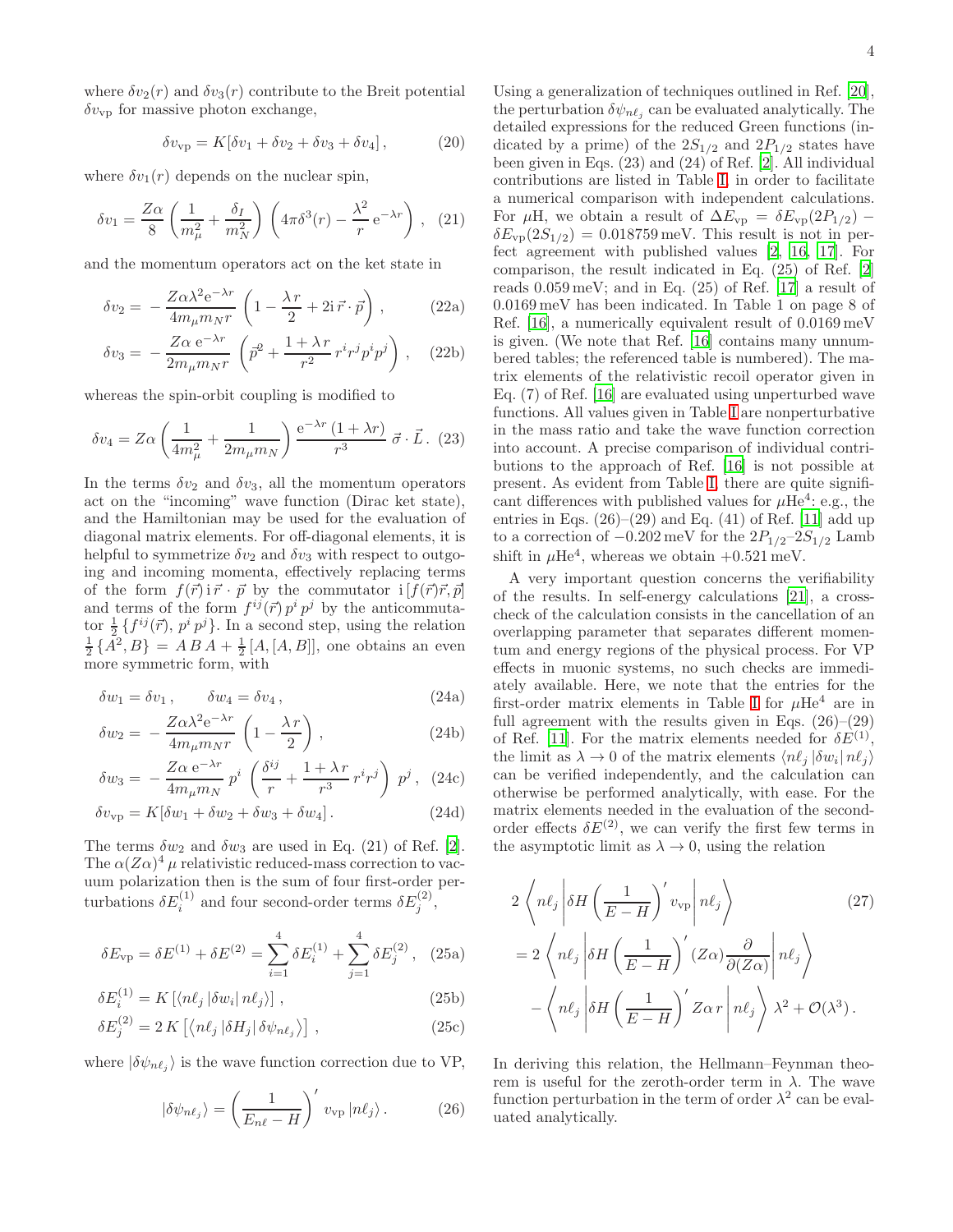

<span id="page-4-3"></span>FIG. 1. Feynman diagrams for the radiative-recoil correction in two-body muonic bound systems. The three given diagrams correspond to the vacuum-polarization insertion in the seagull and two-photon exchange and lead to the leading double logarithm given in Eq. [\(29\)](#page-4-2).

### <span id="page-4-0"></span>V. RECOIL CORRECTIONS TO VACUUM POLARIZATION

Beyond the radiative modifications of the static Breit Hamiltonian, the recoil correction to vacuum polarization can be obtained by the insertion of vacuum polarization loops into the Salpeter recoil correction [\[22](#page-5-21)[–24\]](#page-5-22). The recoil correction is the sum of four terms [\[24](#page-5-22)]; two of these (low- and middle-energy part) describe the frequencydependent part of the Breit interaction, beyond the static Breit Hamiltonian given in Eq. [\(10\)](#page-1-2), and two further terms (seagull and high-energy part) correspond to twophoton exchange.

The seagull term corresponding to Fig. [1](#page-4-3) (left), with a vacuum polarization insertion in the exchange photon, leads to the integral

$$
\delta E_S = -\frac{e^4}{2m_\mu m_N} K \left[ \int \frac{d^3 k_1}{(2\pi)^3} \frac{d^3 k_2}{(2\pi)^3} \frac{1}{\omega_1 k_2} \frac{1}{\omega_1 + k_2} \right] (28)
$$

$$
\left( \delta^{ij} - \frac{k_1^i k_1^j}{\omega_1^2} \right) \left( \delta^{ij} - \frac{k_2^i k_2^j}{k_2^2} \right) \left[ \langle n\ell_j | e^{i \left( \vec{k}_1 + \vec{k}_2 \right) \cdot \vec{r}} | n\ell_j \rangle \right],
$$

where  $\omega_1 = \sqrt{\vec{k}_1^2 + \lambda^2}$  is the frequency of the massive photon in the vacuum-polarization loop. An ultraviolet cutoff Λ is introduced via multiplication of the integrand by a multiplicative regularization factor  $\frac{\Lambda^2}{h^2}$  $\frac{\Lambda^2}{\vec{k}_1^2+\Lambda^2} \frac{\Lambda^2}{\vec{k}_2^2+\Lambda^2}$  $\frac{\Lambda^-}{\vec{k}_2^2+\Lambda^2}$ . The auxiliary parameter  $\Lambda$  cancels when the high-energy part from two-photon exchange [see Figs. [1,](#page-4-3) middle, and Fig. [1,](#page-4-3) right is added to the result (see also Ref. [\[24\]](#page-5-22)). From the integral [\(28\)](#page-4-4), we extract a leading double logarithmic correction,

<span id="page-4-2"></span>
$$
\delta E_S = -\frac{4\alpha (Z\alpha)^5 \mu^3 \,\delta_{\ell 0}}{3\pi^2 m_\mu m_N n^3} \ln^2 \left(4Z\alpha \beta_N^2\right) \,,\qquad(29)
$$

which is nonvanishing only for S states ( $\ell = 0$ ). This correction evaluates to  $0.0003 \,\text{meV}$  for the  $2P_{1/2}-2S_{1/2}$ Lamb shift in  $\mu$ H, 0.0002 meV for  $\mu$ D, 0.0072 meV for  $\mu$ He<sup>3</sup>, and 0.0056 meV for  $\mu$ He<sup>4</sup>. Because subleading logarithmic terms, and nonlogarithmic terms are missing, the theoretical uncertainty of the results in Eq. [\(29\)](#page-4-2) should be taken as 100 % of the leading logarithmic correction calculated here.

# <span id="page-4-1"></span>VI. CONCLUSIONS

Our theoretical investigations are motivated by the necessity to shed light on the recently observed discrepancy of theory and experiment in  $\mu$ H (see Ref. [\[3\]](#page-5-2). By an explicit evaluation of the matrix elements of the two-body Breit Hamiltonian, we obtain the nuclear-spin dependent recoil contributions to the Lamb shift in  $\mu$ H and  $\mu$ D given in Eq. [\(15\)](#page-2-1), and confirm that the results are exact in the mass ratio, so that the existence of further recoil corrections [\[15\]](#page-5-14) can be ruled out at order  $(Z\alpha)^4$ . The calculation of the relativistic reduced-mass corrections to vacuum polarization using the massive Breit Hamiltonian is shown to involve a nontrivial nuclear-spin dependent term [see Eq. [\(21\)](#page-3-0)]. Our detailed numerical investigation (see Table [I\)](#page-2-2) slightly decreases the observed experimental-theoretical discrepancy [\[3\]](#page-5-2) (in contrast to a recent investigation [\[25\]](#page-5-23), where the authors obtain an increase of the discrepancy, based on a treatment which is perturbative in the mass ratio).

A detailed breakdown of the relativistic corrections to vacuum polarization, including the reduced-mass corrections is given in Table [I](#page-2-2) for muonic hydrogen, muonic deuterium and muonic helium ions. For muonic hydrogen, the sum of the entries in rows 3 and 19 of the theory in the supplemental material of Ref. [\[3\]](#page-5-2), minus the entry in row 1 of the same supplemental material, amounts to  $(205.0282 - 0.0041 - 205.0074)$  meV = 0.0167 meV; this is close to the result indicated in Table 1 of Ref. [\[16\]](#page-5-15), which is  $0.0169 \,\mathrm{meV}$ . In Refs. [\[3,](#page-5-2) [7](#page-5-6), [16\]](#page-5-15), the second entry in the mentioned combination  $(-0.0041 \,\mathrm{meV})$  has been referred to as a "recoil correction to vacuum polarization", whereas we here refer to the effect as a relativistic correction to vacuum polarization with a proper account of the reduced-mass dependence. Our approach is nonperturbative in the mass ratio  $\xi_N$  and isolates the terms of order  $\alpha (Z\alpha)^4$ , while treating the two-body aspects of the problem to all orders.

<span id="page-4-4"></span>Our calculations lead to significant shifts of theoretical predictions for  $\mu$ He<sup>4</sup> with respect to published values (experiments are planned for the near future). Specifically, for  $\mu$ He<sup>4</sup>, our nuclear-spin dependent Barker-Glover type correction L of 0.295 meV differs from the value of 0.074 meV given in Refs. [\[11,](#page-5-10) [16](#page-5-15)] by  $+0.221 \,\text{meV}$ . For  $\mu$ He<sup>4</sup>, our result for the relativistic correction to vacuum polarization, with a full account of the reduced-mass dependence, reads as  $0.521 \,\text{meV}$  for the  $2P-2S$  difference, to be compared with a value of −0.202 meV given in Ref. [\[11](#page-5-10)]. This leads to a total upward shift of theoretical predictions for the  $2P_{1/2}-2S_{1/2}$  Lamb shift in  $\mu$ He<sup>4</sup> by  $[0.521 - (-0.202) + 0.221 - 0.010]$  meV =  $+0.934$  meV relative to Ref. [\[11](#page-5-10)] (where we add the small correction of the reference value of the leading VP correction) and by  $(+0.221 + 0.013)$  meV = 0.234 meV relative to Ref. [\[16](#page-5-15)] (where we add the difference in the relativistic correction to vacuum polarization from Table [I\)](#page-2-2).

The radiative-recoil correction obtained in Eq. [\(29\)](#page-4-2) is numerically small; however, this two-loop bound-state